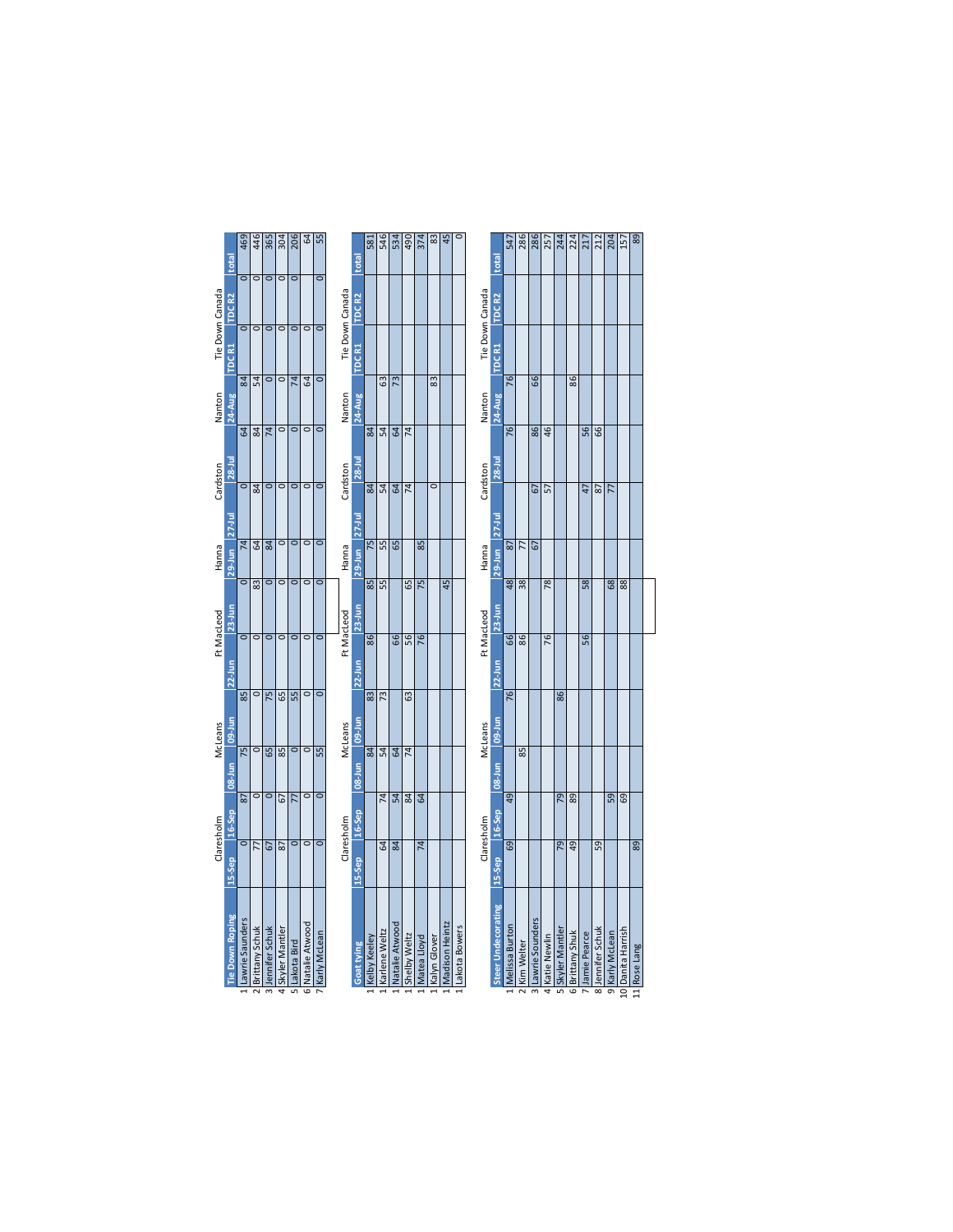|                 | total             | 537                    | 469                | 324                                     | 291            |                   | 285               | 244             | 235                                    | 214            | 205                 | 177             | 173             | 168              | 136                | 112             | 111                 | 107            | 106             | 82               | 62                | 2                                | 49              |
|-----------------|-------------------|------------------------|--------------------|-----------------------------------------|----------------|-------------------|-------------------|-----------------|----------------------------------------|----------------|---------------------|-----------------|-----------------|------------------|--------------------|-----------------|---------------------|----------------|-----------------|------------------|-------------------|----------------------------------|-----------------|
|                 | TDC <sub>R2</sub> |                        |                    |                                         |                |                   |                   |                 |                                        |                |                     |                 |                 |                  |                    |                 |                     |                |                 |                  |                   |                                  |                 |
| Tie Down Canada | TDC <sub>R1</sub> |                        |                    |                                         |                |                   |                   |                 |                                        |                |                     |                 |                 |                  |                    |                 |                     |                |                 |                  |                   |                                  |                 |
| Nanton          | 24-Aug            |                        |                    | $\overline{z}$                          |                |                   |                   |                 |                                        |                |                     | 92              |                 |                  |                    |                 | $\overline{a}$      |                |                 | 82               | $\overline{62}$   | <u>នៃ</u>                        |                 |
| Cardston        | $28 -$ Jul        | $\overline{5}$         |                    |                                         |                |                   | 60                |                 |                                        | 20             | $\overline{50}$     |                 | $\overline{80}$ |                  |                    |                 | $\overline{q}$      |                |                 |                  |                   |                                  |                 |
|                 | $27 - 1$ ul       | $\overline{83}$        | 43                 | $\overline{73}$                         | 93             | 53                |                   |                 |                                        |                |                     |                 |                 |                  |                    |                 |                     | යි             |                 |                  |                   |                                  |                 |
| Hanna           | $29-$ Jun         | æ                      |                    |                                         |                |                   | $\overline{a}$    |                 | $\overline{74}$                        | $\overline{a}$ |                     |                 | R               |                  |                    |                 |                     | $\overline{4}$ |                 |                  |                   |                                  |                 |
| Ft MacLeod      | $23$ -Jun         |                        | $\frac{3}{63}$     | $\sqrt{73}$                             |                | 83                |                   |                 | 43                                     |                |                     |                 |                 |                  |                    | 53              |                     |                |                 |                  |                   |                                  |                 |
|                 | $22$ -Jun         | $\overline{89}$        | $\overline{69}$    |                                         |                | 79                |                   |                 |                                        |                | $\overline{q}$      |                 | $\overline{39}$ |                  |                    | 59              |                     |                |                 |                  |                   |                                  |                 |
| McLeans         | 09-Jun            |                        | 50                 |                                         | 100            | $\overline{50}$   |                   | 30 <sub>2</sub> | $\overline{80}$                        | <b>GO</b>      |                     |                 |                 | 90               |                    |                 |                     |                |                 |                  |                   |                                  |                 |
|                 | 08-Jun            | $\overline{\text{88}}$ | 68                 |                                         | 98             |                   | 48                | 58              | $\overline{38}$                        |                |                     | $\overline{28}$ |                 | $\overline{78}$  |                    |                 |                     |                |                 |                  |                   |                                  |                 |
|                 | 16-Sep            |                        | $\overline{7}$     | $\overline{27}$                         |                |                   | 2                 | 67              |                                        |                | 47                  | 57              |                 |                  | 57                 |                 |                     |                | 37              |                  |                   |                                  |                 |
| Claresholm      | 15-Sep            |                        | $\overline{9}$     | $\overline{5}$                          |                |                   |                   | 89              |                                        |                | 59                  |                 |                 |                  | 39                 |                 | $\overline{29}$     |                | $\overline{69}$ |                  |                   |                                  | $\overline{6}$  |
|                 | Pole Bending      | Kelby Keeley           | Bobbi-June Radford | Karly McLean<br>$\overline{\mathbb{E}}$ | Skyler Mantler | Cyd Collings<br>5 | Judy Goodine<br>6 | Amanda Kemble   | RaeAnne Knudsen<br>$\overline{\infty}$ | 9 Trish Seitz  | 10 Rachelle Berezay | 11 Rhys Malone  | 12 Jamie Pearce | 13 Ashley Nelson | 14 Reata Schlosser | 15 Shelby Weltz | 16 Jolayne Collings | 17 Hailey Ward | 18 Matea Lloyd  | 19 Kari Davidson | 20 Melissa Burton | Ingrid Vipond<br>$\overline{11}$ | 22 Natasha Webb |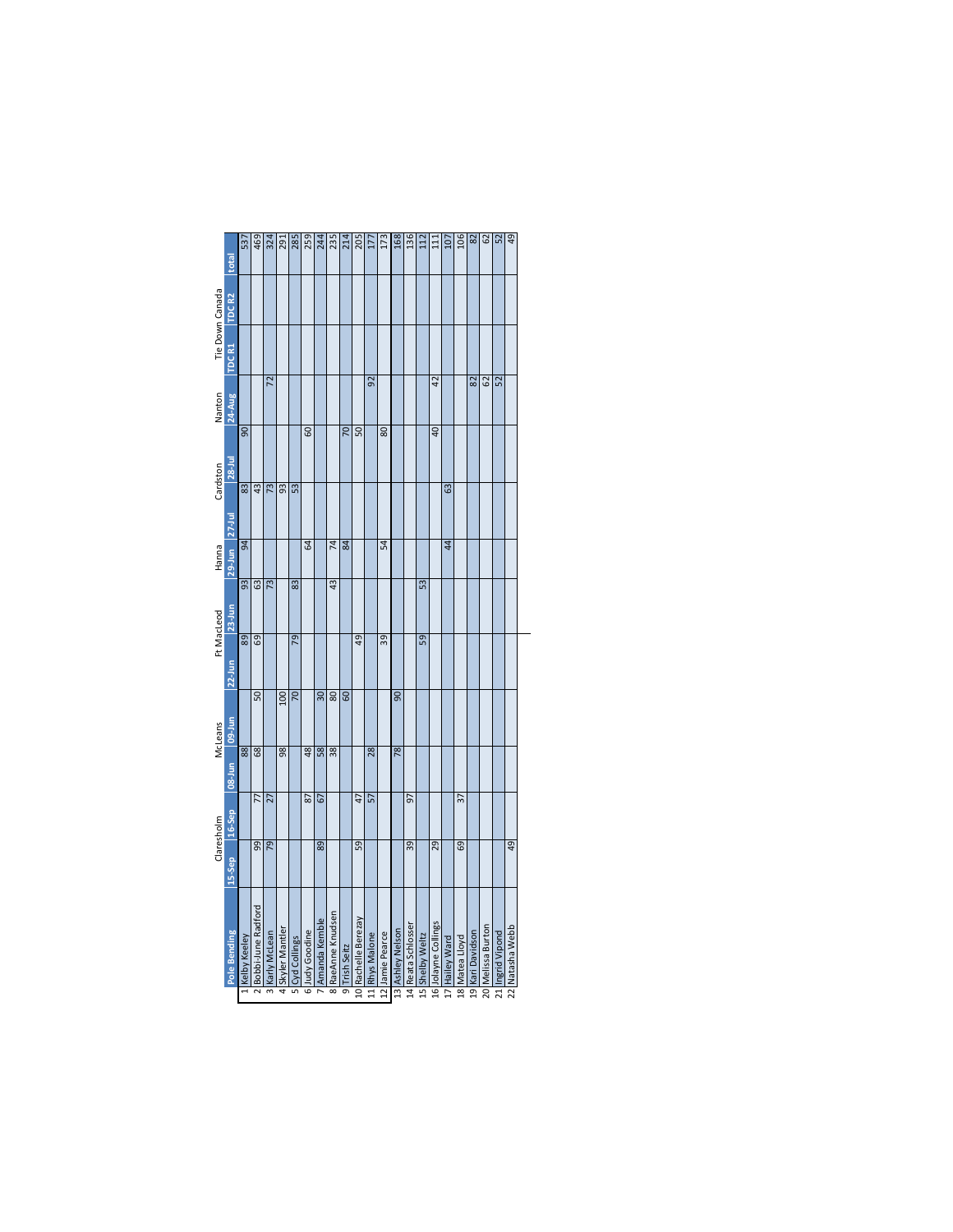|                 | total                         | 723             | 550                 | 531              | 418             | 417             | $\frac{347}{286}$     |                   | 257               | 188              | 174             | 166             | 147             | 115             | 111            | 109                 | 108             | 106              | $rac{92}{89}$   |               | 84               | 80               | 69             | $\frac{56}{52}$ |                   | $\overline{a}$ | $\frac{39}{2}$   | 32              | 32                  | 30              |   |
|-----------------|-------------------------------|-----------------|---------------------|------------------|-----------------|-----------------|-----------------------|-------------------|-------------------|------------------|-----------------|-----------------|-----------------|-----------------|----------------|---------------------|-----------------|------------------|-----------------|---------------|------------------|------------------|----------------|-----------------|-------------------|----------------|------------------|-----------------|---------------------|-----------------|---|
|                 | TDC <sub>R2</sub>             |                 |                     |                  |                 |                 |                       |                   |                   |                  |                 |                 |                 |                 |                |                     |                 |                  |                 |               |                  |                  |                |                 |                   |                |                  |                 |                     |                 |   |
| Tie Down Canada | TDC R1                        |                 |                     |                  |                 |                 |                       |                   |                   |                  |                 |                 |                 |                 |                |                     |                 |                  |                 |               |                  |                  |                |                 |                   |                |                  |                 |                     |                 |   |
| Nanton          | 24-Aug                        |                 |                     | 66               |                 | $\overline{96}$ |                       | $\overline{16}$   |                   |                  | 86              |                 | $\overline{46}$ | $\overline{36}$ |                |                     |                 | $\frac{106}{ }$  |                 |               |                  |                  |                | 56              |                   |                |                  |                 |                     |                 |   |
|                 | $28 -$ Jul                    | 69              | $\overline{59}$     | 99               |                 | 89              | 49                    |                   | 54                |                  |                 |                 | 39              |                 | 29             |                     |                 |                  |                 |               |                  |                  |                |                 |                   |                |                  |                 |                     |                 |   |
| Cardston        |                               | 102             | $\overline{z}$      |                  |                 | 92              |                       |                   | $\overline{a}$    | 52               |                 |                 | 62              |                 | 82             |                     |                 |                  |                 |               |                  |                  |                |                 |                   |                |                  |                 | 32                  |                 |   |
| Hanna           | 29-Jun 27-Jul                 | æ               |                     |                  |                 | 104             | $\ddot{a}$            |                   | <b>Z</b>          | 54               |                 | $\overline{7}$  |                 |                 |                |                     |                 |                  |                 |               | 34               |                  |                |                 |                   |                |                  |                 |                     |                 |   |
|                 | $23 - Jun$                    | $\overline{42}$ | 102                 | 52               | 62              |                 |                       | 72                |                   | 82               |                 |                 |                 |                 |                |                     |                 |                  | 92              |               |                  |                  |                |                 |                   |                |                  | 32              |                     |                 | c |
| Ft MacLeod      | $22$ -Jun                     |                 | 100                 |                  |                 |                 | ႙                     |                   |                   |                  |                 |                 |                 |                 |                | 20                  |                 |                  |                 |               | 50               | 80               |                |                 |                   | $\overline{a}$ |                  |                 |                     | 30              |   |
|                 |                               | 112             | $\overline{82}$     |                  | 102             |                 |                       | 62                | $\overline{z}$    |                  | $\overline{42}$ | $\overline{56}$ |                 |                 |                |                     |                 |                  |                 |               |                  |                  |                |                 | 52                |                |                  |                 |                     |                 |   |
| McLeans         | <b>log-Jun</b><br>$08 - 1$ un | $\overline{96}$ | 66                  | 106              | 86              | $\overline{36}$ | 56                    | 76                |                   |                  | 46              |                 |                 |                 |                |                     |                 |                  |                 |               |                  |                  |                |                 |                   |                |                  |                 |                     |                 |   |
|                 | 16-Sep                        | 99              |                     | $\overline{109}$ | 79              |                 | $\overline{5}$        |                   |                   |                  |                 |                 |                 |                 |                |                     | 59              |                  |                 | 89            |                  |                  | 69             |                 |                   |                | $\overline{39}$  |                 |                     |                 |   |
| Claresholm      | 15-Sep                        | 109             | $\overline{69}$     | 99               | $\overline{89}$ |                 | 59                    |                   |                   |                  |                 |                 |                 | $\overline{56}$ |                | 39                  | $\overline{6}$  |                  |                 |               |                  |                  |                |                 |                   |                |                  |                 |                     |                 |   |
|                 | <b>Barrel Racing</b>          | Rose Perozak    | Bobbie-June Radford | Marina Eckert    | Skyler Mantler  | Trish Seitz     | Heather Cochrane<br>ᇚ | Karly McLean<br>6 | Jamie Pearce<br>6 | Jolayne Collings | 8 Judy Goodine  | 9 Kelby Keeley  | 9 Bailey Sears  | 10 Lakota Bird  | 11 Hayley Ward | 12 Donalee Fergsuon | 12 Rhonda Henry | 13 Lyndsay Kubas | 14 Shelby Weltz | 15 Kim Welter | 15 Karlene Weltz | 16 Brenda Knight | 17 Payton Watt | 17 Kalyn Glover | 18 RaeAnn Knudsen | 19 Matea Lloyd | 20 Paige Leavitt | 20 Cyd Collings | 21 Rachelle Berezay | 22 Natasha Webb |   |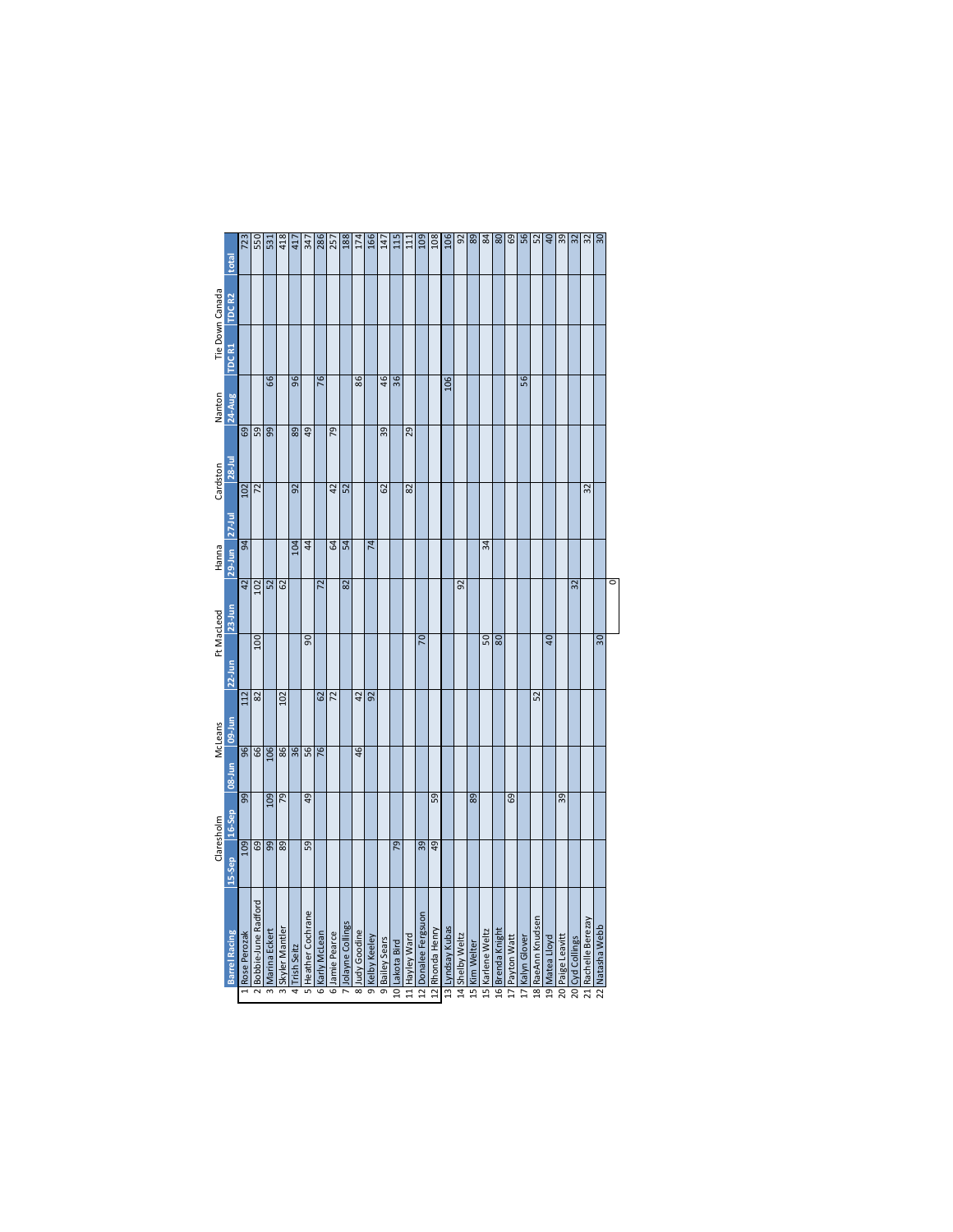|                 | total                   | 312              | 274                | 264              | 252            | 252             | 246             | 209            | 168              | 152            | 142                 | 130               | 106                | 86                   | 76              | 76             | $\overline{6}$  | 62             | 56                | 56               | 52               |
|-----------------|-------------------------|------------------|--------------------|------------------|----------------|-----------------|-----------------|----------------|------------------|----------------|---------------------|-------------------|--------------------|----------------------|-----------------|----------------|-----------------|----------------|-------------------|------------------|------------------|
|                 | TDC <sub>R2</sub>       |                  |                    |                  | 30             |                 |                 |                |                  |                |                     |                   |                    |                      |                 |                |                 |                |                   |                  |                  |
| Tie Down Canada | TDC R1                  |                  | 50                 |                  |                |                 |                 | 35             |                  |                |                     |                   | 20                 |                      |                 |                |                 |                |                   |                  |                  |
| Nanton          | 24-Aug                  | $\overline{52}$  |                    |                  | 82             |                 | 72              |                |                  |                |                     | 52                |                    |                      |                 |                |                 | G2             |                   |                  |                  |
|                 | $28 -$ Jul              |                  |                    |                  |                | $\overline{90}$ |                 | 80             |                  |                |                     |                   |                    |                      |                 |                |                 |                |                   |                  |                  |
| Cardston        |                         |                  | 82                 | 62               |                |                 | 92              |                |                  |                | 72                  |                   |                    |                      |                 |                |                 |                |                   |                  |                  |
| Hanna           | 29-Jun 27-Jul           | $\overline{5}$   |                    |                  |                | Ձ               |                 |                | 80               |                | 5                   |                   |                    |                      |                 |                |                 |                |                   |                  |                  |
|                 | 23-Jun                  |                  |                    |                  |                |                 |                 |                |                  | 90             |                     |                   |                    |                      |                 |                |                 |                |                   |                  |                  |
| Ft MacLeod      | $22-1un$                | $\overline{68}$  |                    |                  |                |                 |                 |                | $\overline{88}$  |                |                     | $\overline{78}$   |                    |                      |                 |                |                 |                |                   |                  |                  |
|                 |                         |                  |                    | 3                | $\overline{7}$ |                 |                 | $\overline{a}$ |                  |                |                     |                   |                    |                      |                 |                |                 |                |                   |                  |                  |
| McLeans         | mu-60 mu-80             | $\overline{92}$  |                    | $\overline{42}$  |                | $\overline{2}$  | $\overline{82}$ |                |                  | 62             |                     |                   |                    |                      |                 |                |                 |                |                   |                  | $\overline{5}$   |
|                 | 16-Sep                  |                  | 46                 | $\overline{96}$  |                |                 |                 |                |                  |                |                     |                   |                    | 86                   |                 | 76             | 66              |                | 56                |                  |                  |
| Claresholm      | 15-Sep                  |                  | $\overline{96}$    |                  | 66             |                 |                 |                |                  |                |                     |                   | 86                 |                      | 76              |                |                 |                |                   | 56               |                  |
|                 | <b>Breakaway Roping</b> | 1 Natalie Atwood | 2 Lawerie Saunders | 3 Skyler Mantler | 4 Lakota Bird  | 5 Jennifer Shuk | 6 Karly McLean  | Kashley Seitz  | 8 Danita Harrish | 9 Katie Newlin | 10 Jolayne Collings | 11 Melissa Burton | 12 Reata Schlosser | 13 Traci Aipperspach | 14 Bailer Sears | 15 Matea Lloyd | 16 Shelby Weltz | 17 Rhys Malone | 18 Brittany Schuk | 19 Dana Cummings | 20 Ashley Nelson |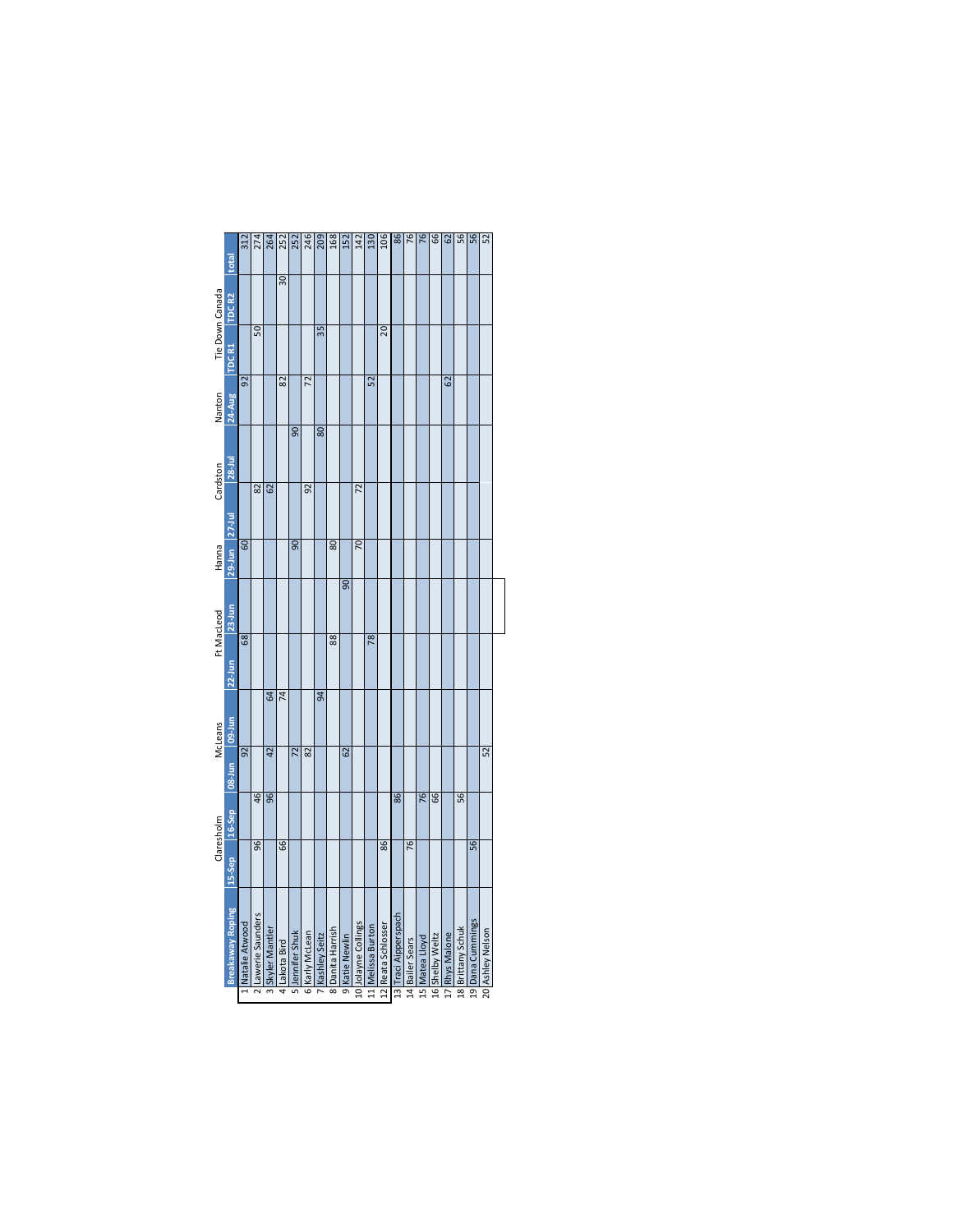|                         |                        |                  | Claresholm      |        | McLeans         |           | Ft MacLeod | Hanna            |                   | Cardston       | Nanton           |                 | Tie Down Canada   |                                                                                                                                                                           |
|-------------------------|------------------------|------------------|-----------------|--------|-----------------|-----------|------------|------------------|-------------------|----------------|------------------|-----------------|-------------------|---------------------------------------------------------------------------------------------------------------------------------------------------------------------------|
|                         | <b>Team Roping Hd</b>  | 15-Sep           | 16-Sep          | 08-Jun | 09-Jun          | $22$ -Jun | $23-1$ un  | $29$ -Jun        | $27-1$ ul         | $28 -$ Jul     | <b>24-Aug</b>    | TDC R1          | TDC <sub>R2</sub> | total                                                                                                                                                                     |
|                         | Skyler Mantler         | 59               | $\overline{99}$ | 93     |                 |           | 164        |                  |                   |                |                  |                 |                   | 471                                                                                                                                                                       |
| $\overline{\mathsf{c}}$ | Jamie Pearce           |                  |                 |        | $\frac{56}{82}$ |           |            |                  | 5                 | $\overline{5}$ | 77               |                 |                   |                                                                                                                                                                           |
| $\overline{m}$          | Lawrie Saunders        |                  |                 | 83     | 172             |           |            | $\frac{74}{84}$  |                   |                |                  |                 |                   | $rac{2}{3}$ $rac{2}{3}$ $rac{2}{3}$ $rac{2}{3}$ $rac{2}{3}$ $rac{2}{3}$ $rac{2}{3}$ $rac{2}{3}$ $rac{2}{3}$ $rac{2}{3}$ $rac{2}{3}$                                       |
|                         | Kathie McLean          |                  |                 |        | 86              |           | 57         |                  |                   |                | 5                |                 |                   |                                                                                                                                                                           |
|                         | Danita Harrish         |                  | $rac{4}{89}$    |        |                 |           | 67         | $\mathfrak{g}$   |                   |                |                  |                 |                   |                                                                                                                                                                           |
| 5                       | Kaylin Powlik          | $\overline{69}$  |                 |        |                 | 86        |            |                  |                   |                | 2                |                 |                   |                                                                                                                                                                           |
|                         | Traci Aipperspach      | 66               | 601             |        |                 |           |            |                  |                   |                |                  |                 |                   |                                                                                                                                                                           |
|                         | 8 Lakota Bird          | 109              |                 |        |                 |           |            |                  |                   |                | 5                |                 |                   |                                                                                                                                                                           |
| न्र                     | Matea Lloyd            | $\overline{q}$   | $\overline{39}$ |        |                 | 96        |            |                  |                   |                |                  |                 |                   |                                                                                                                                                                           |
|                         | 10 Jodi Savage         | 168              |                 |        |                 |           |            |                  |                   |                |                  |                 |                   |                                                                                                                                                                           |
|                         | 11 Kim Welter          |                  | 69              |        | $\overline{6}$  |           |            |                  |                   |                |                  |                 |                   | $\overline{135}$                                                                                                                                                          |
|                         | 12 Kashley Seitz       |                  |                 |        |                 |           |            |                  | 87                |                |                  |                 |                   | 87                                                                                                                                                                        |
| $\frac{1}{3}$           | Dana Cummings          |                  | $\overline{52}$ |        |                 |           |            |                  |                   |                |                  |                 |                   |                                                                                                                                                                           |
|                         | 14 Jolayne Collings    |                  |                 |        |                 | 76        |            |                  |                   |                |                  |                 |                   | $\frac{5}{16}$                                                                                                                                                            |
|                         | 15 Jennifer Schuk      |                  |                 | 73     |                 |           |            |                  |                   |                |                  |                 |                   |                                                                                                                                                                           |
|                         | 16 Shayanna Scheller   |                  |                 |        |                 |           |            |                  |                   |                | 57               |                 |                   | $\frac{23}{57}$                                                                                                                                                           |
|                         | 17 Reata Schlosser     |                  | $\overline{54}$ |        |                 |           |            |                  |                   |                |                  |                 |                   | 54                                                                                                                                                                        |
|                         | 18 Peggy Monkman       |                  |                 |        |                 |           |            |                  |                   |                | $\overline{47}$  |                 |                   | 47                                                                                                                                                                        |
|                         |                        |                  |                 |        |                 |           | C          |                  |                   |                |                  |                 |                   |                                                                                                                                                                           |
|                         |                        |                  | Claresholm      |        | McLeans         |           | Ft MacLeod | Hanna            |                   | Cardston       | Nanton           | Tie Down Canada |                   |                                                                                                                                                                           |
|                         | <b>Team Roping HIr</b> | 15-Sep           | 16-Sep          | 08-Jun | <b>OD-Jun</b>   | $22$ -Jun | $23-$ Jun  | $29-$ Jun        | $27 - \text{Jul}$ | $28 -$ Jul     | 24-Aug           | TDC R1          | TDC <sub>R2</sub> | total                                                                                                                                                                     |
|                         | Karen Lloyd            | $\overline{89}$  |                 |        | 112             |           |            |                  | 184               | $\overline{5}$ | 50               |                 |                   | 572                                                                                                                                                                       |
| $\overline{\mathsf{r}}$ | Natalie Atwood         | 69               | 109             |        |                 | 86        |            | æ                |                   |                | $\sqrt{8}$       |                 |                   |                                                                                                                                                                           |
| $\overline{m}$          | Rose Lang              |                  |                 | 93     | 142             |           | 87         |                  |                   |                | $\overline{67}$  |                 |                   | $\frac{4}{8}$ $\frac{1}{8}$ $\frac{1}{8}$ $\frac{1}{8}$ $\frac{1}{8}$ $\frac{1}{12}$ $\frac{1}{2}$ $\frac{1}{12}$ $\frac{1}{2}$ $\frac{1}{2}$ $\frac{1}{2}$ $\frac{1}{2}$ |
| 4                       | Karly McLean           | 59               | 153             |        |                 |           | 174        |                  |                   |                |                  |                 |                   |                                                                                                                                                                           |
|                         | Cyd Collins            | 6 <sup>b</sup>   | $\overline{39}$ |        |                 | 172       |            |                  |                   |                |                  |                 |                   |                                                                                                                                                                           |
| 6                       | Bailey Sears           |                  | न्धि            | 83     | 76              |           |            |                  |                   |                |                  |                 |                   |                                                                                                                                                                           |
|                         | Jennifer Schuk         |                  | 69              |        | $\overline{96}$ |           |            |                  |                   |                |                  |                 |                   |                                                                                                                                                                           |
| $\overline{\infty}$     | Brenda Knight          |                  |                 |        |                 |           | 5          | $\boldsymbol{g}$ |                   |                |                  |                 |                   |                                                                                                                                                                           |
| $\overline{\sigma}$     | Falyn Thomson          |                  |                 |        |                 |           |            | $\overline{74}$  |                   |                | 77               |                 |                   |                                                                                                                                                                           |
|                         | 10 Reata Schlosser     | $\overline{109}$ |                 |        |                 |           |            |                  |                   |                |                  |                 |                   |                                                                                                                                                                           |
|                         | 11 Deb Hambling        | 99               |                 |        |                 |           |            |                  |                   |                |                  |                 |                   | $\frac{88}{89}$                                                                                                                                                           |
|                         | 12 Brittany Schuk      |                  | $\overline{89}$ |        |                 |           |            |                  |                   |                |                  |                 |                   |                                                                                                                                                                           |
|                         | 13 Kenda Statham       | 79               |                 |        |                 |           |            |                  |                   |                |                  |                 |                   | 64                                                                                                                                                                        |
|                         | 14 Nadine Jensen       |                  | $\overline{56}$ |        |                 |           |            |                  |                   |                |                  |                 |                   | $\overline{57}$                                                                                                                                                           |
|                         | 15 Olivia Walker       |                  |                 |        |                 |           |            |                  |                   |                | 57               |                 |                   | 57                                                                                                                                                                        |
|                         | 16 Alex McDonald       |                  |                 |        |                 |           |            |                  |                   |                | $ 4\overline{1}$ |                 |                   | $\overline{4}$                                                                                                                                                            |
|                         | Katie Newlin           |                  |                 |        |                 |           |            |                  |                   |                |                  |                 |                   |                                                                                                                                                                           |
|                         |                        |                  |                 |        |                 |           |            |                  |                   |                |                  |                 |                   | नव                                                                                                                                                                        |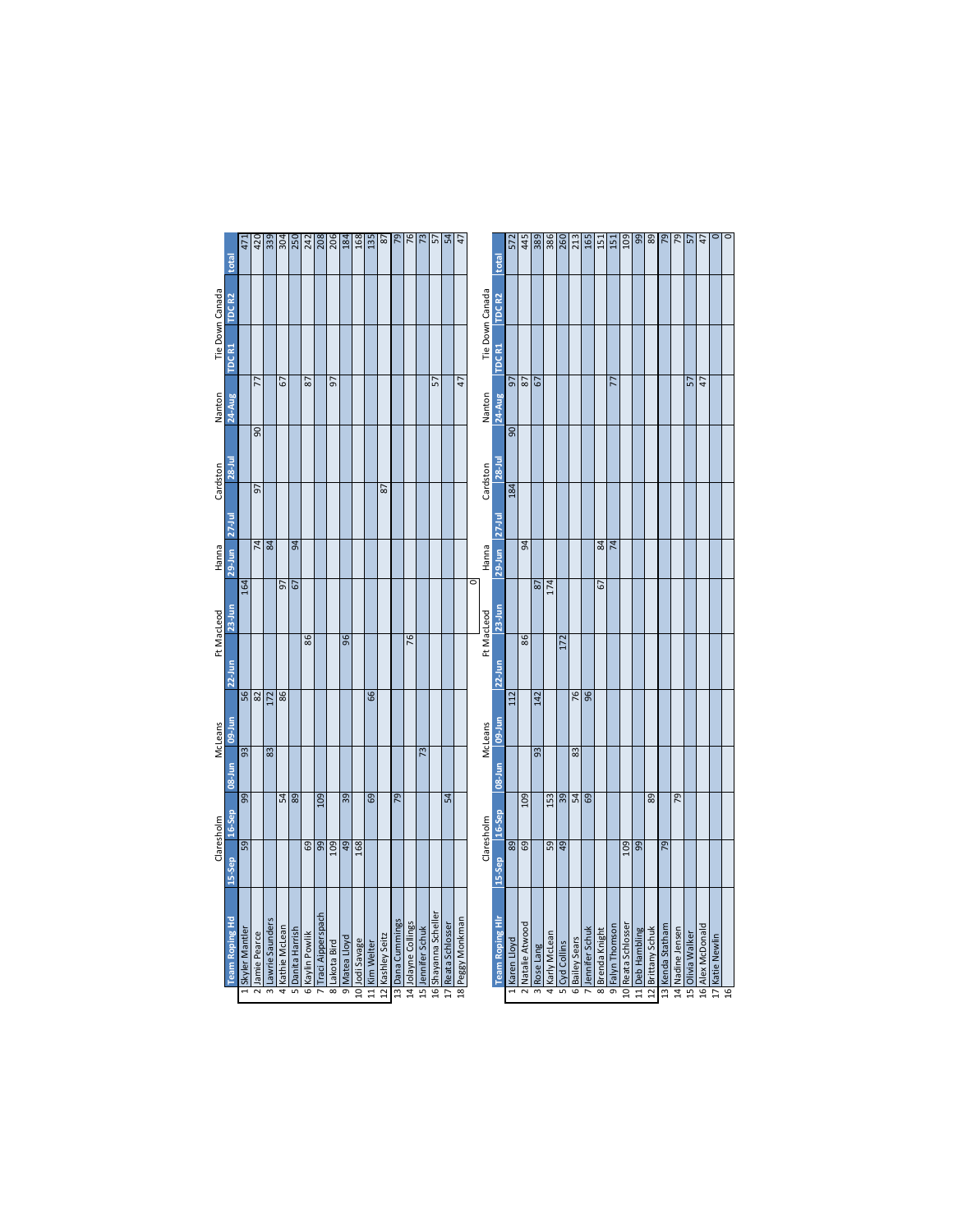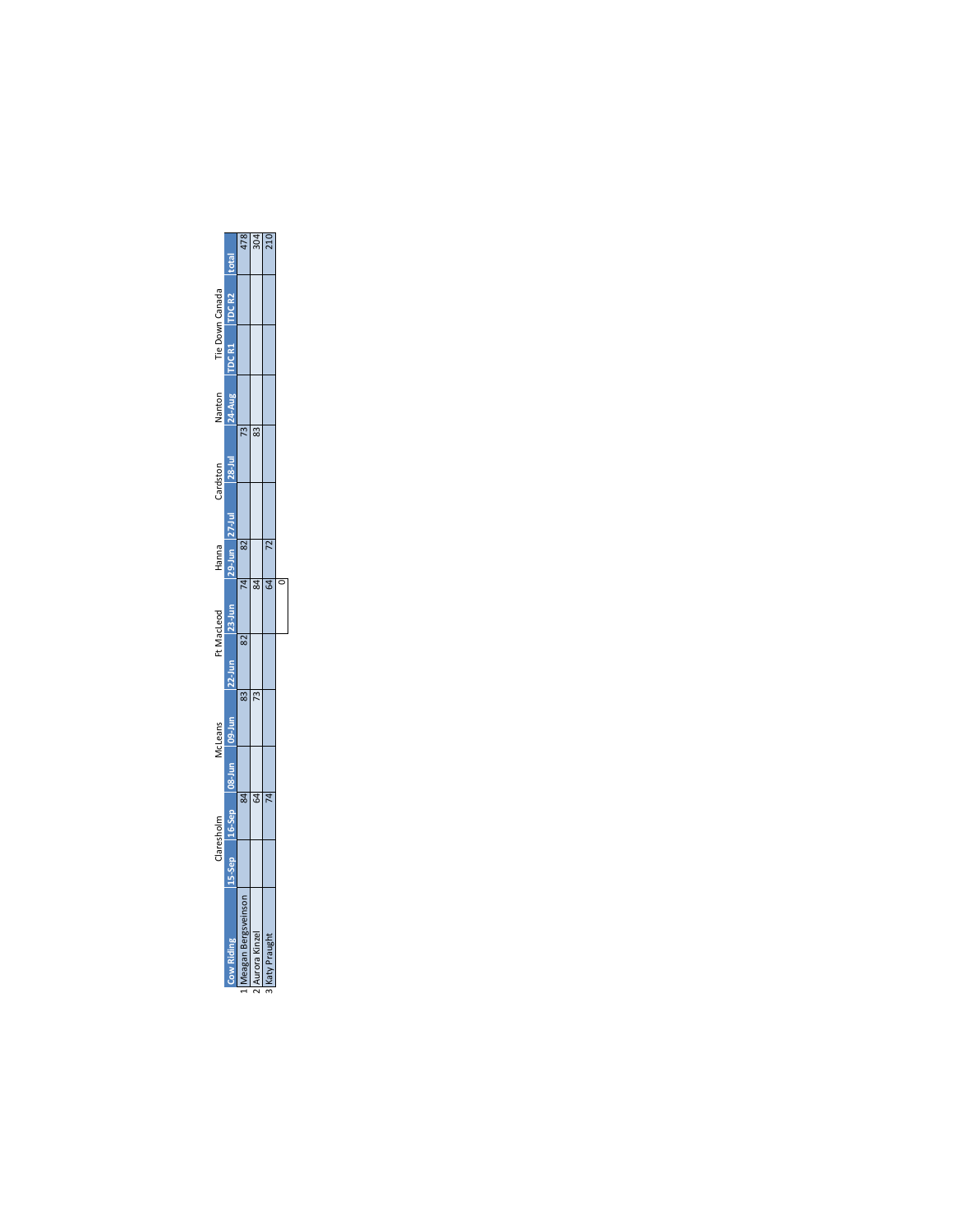|                 | <b>total</b>                | 811              | 435             | 355               | 323               | 309         | 288           | 272           | 239             | 220             | 184           | 180            | 163              | 146              | 144             | 100              | 85               | 63              | 47               |                  | $\overline{a}$   |                  | 34                |
|-----------------|-----------------------------|------------------|-----------------|-------------------|-------------------|-------------|---------------|---------------|-----------------|-----------------|---------------|----------------|------------------|------------------|-----------------|------------------|------------------|-----------------|------------------|------------------|------------------|------------------|-------------------|
| Tie Down Canada | TDC <sub>R2</sub>           |                  |                 |                   |                   |             |               |               |                 |                 |               |                |                  |                  |                 |                  |                  |                 |                  |                  |                  |                  |                   |
|                 | TDCR1                       |                  |                 |                   |                   |             |               |               |                 |                 |               |                |                  |                  |                 |                  |                  |                 |                  |                  |                  |                  |                   |
| Nanton          | <b>24-Aug</b>               | $\overline{95}$  | $\overline{75}$ | 55                | $\overline{35}$   |             | 45            |               |                 |                 |               |                |                  | 65               |                 | 25               | 85               |                 |                  |                  |                  |                  |                   |
|                 | $28 -$ Jul                  | $\overline{3}$   |                 | 4 <sup>3</sup>    | 53                | 73          |               | 93            |                 |                 |               |                |                  |                  |                 |                  |                  | $\overline{63}$ |                  |                  |                  |                  |                   |
| Cardston        |                             | 12               |                 | 72                |                   | 82          | 62            | 92            |                 |                 |               |                | 52               |                  |                 |                  | 0                |                 |                  |                  |                  |                  |                   |
| Hanna           | $29 - Jun$ 27-Jul           | $\overline{a}$   |                 | $\overline{7}$    | 84                |             |               |               |                 | Z4              |               | 24             |                  | $\ddot{a}$       |                 |                  |                  |                 |                  |                  |                  |                  | 34                |
|                 | 23-Jun                      | $\overline{27}$  |                 | 47                |                   |             | 57            | 87            | 57              | 57              |               |                |                  | $\overline{37}$  | $\overline{7}$  |                  |                  |                 |                  |                  |                  |                  |                   |
| Ft MacLeod      | 22-Jun                      | $\overline{5}$   | $\overline{7}$  |                   |                   | 87          |               |               | 57              | $\overline{37}$ |               |                |                  |                  | 67              |                  |                  |                 |                  | $\overline{1}$   |                  |                  |                   |
|                 |                             | $\overline{89}$  | $\overline{49}$ | 29                | 99                |             | 69            |               |                 |                 |               | 54             | 59               |                  |                 |                  |                  |                 |                  |                  |                  |                  |                   |
| McLeans         |                             | $\overline{5}$   | $\overline{87}$ |                   | 27                | 67          |               |               |                 |                 | 57            | 77             |                  |                  |                 |                  |                  |                 | 47               |                  |                  | 57               |                   |
|                 |                             | $\overline{95}$  | 65              | 35                | 25                |             | 45            |               | 85              |                 | 55            |                |                  |                  |                 | 75               |                  |                 |                  |                  |                  |                  |                   |
| Claresholm      | nul-60 nul-80 qos-91 qos-31 | $\overline{58}$  | 82              |                   |                   |             |               |               |                 | 62              | 72            |                | 52               |                  |                 |                  |                  |                 |                  |                  | 42               |                  |                   |
|                 | <b>Ir Pole Bending</b>      | Brooklyn Bennett | Brooke Baehl    | Allie McCollister | 4 Desi Ray Bergen | 5 Emma Webb | 6 Cayde Clark | Mattie Keeley | 8 Kenda Statham | 9 Alex McDonald | 10 Liv Malone | 11 Lexi Kathol | 12 Hailey Nelson | 13 Falyn Thomson | 14 Emily Morgan | 15 Olivia Walker | 16 Keeley Glover | 17 Emma Longson | 18 Emma Bradshaw | 19 Kamryn Oulton | 20 Natalie Baril | 21 Shelby Wilson | 22 Cenidei Keeley |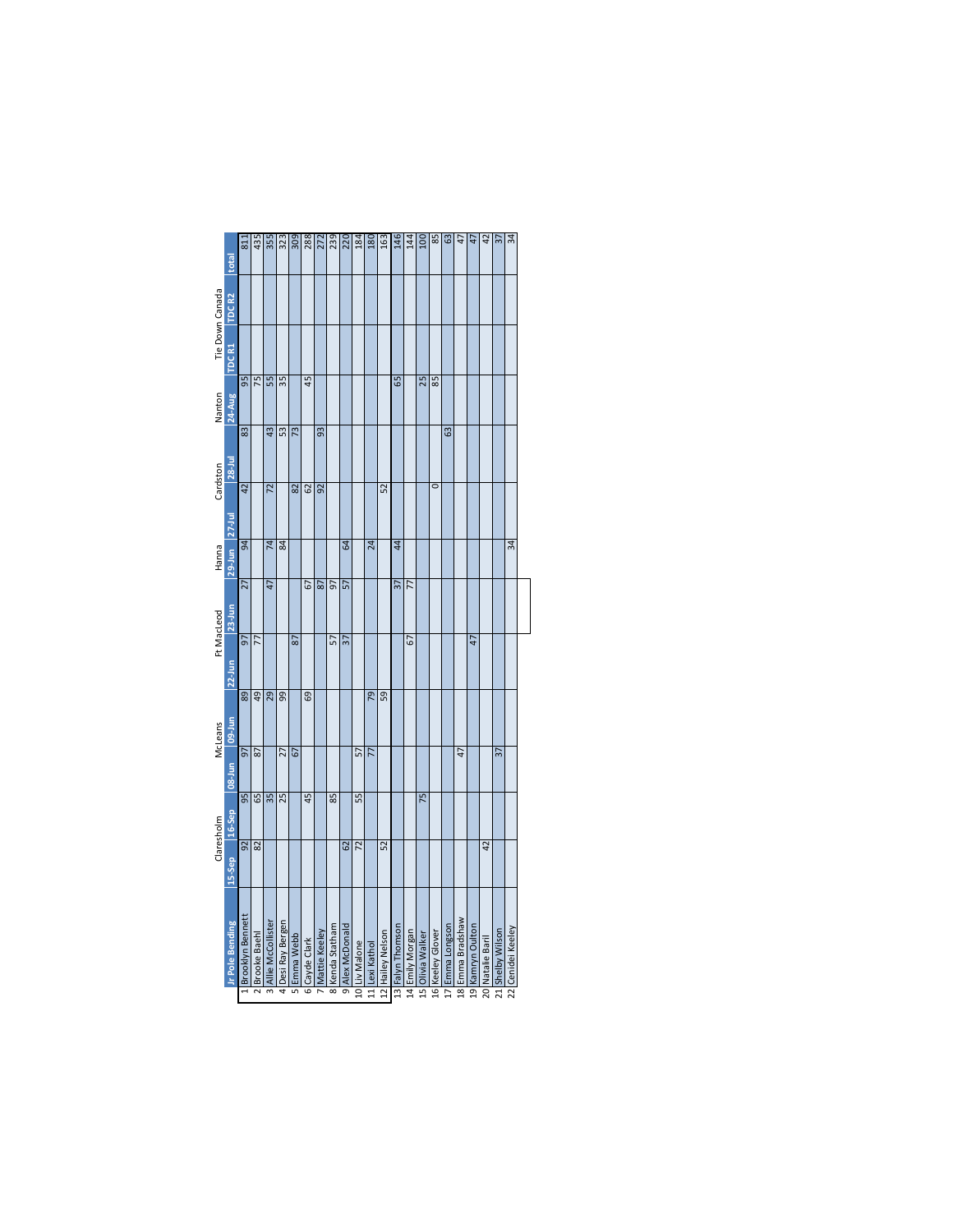|                 | total                   | 783               | $\frac{603}{437}$ |                 | 399            | $\overline{321}$ | $\frac{306}{304}$ |                 |                    | $\frac{304}{228}$ |                  |                 | 146             | 140                | 96              | 77               | 66               | $\frac{4}{3}$    | 25               |                           | total              | 250<br>384                    | 249             | 196            | 177             | 172                 | 168             | 167             | $\overline{54}$ | 63              |
|-----------------|-------------------------|-------------------|-------------------|-----------------|----------------|------------------|-------------------|-----------------|--------------------|-------------------|------------------|-----------------|-----------------|--------------------|-----------------|------------------|------------------|------------------|------------------|---------------------------|--------------------|-------------------------------|-----------------|----------------|-----------------|---------------------|-----------------|-----------------|-----------------|-----------------|
|                 | <b>TDCR2</b>            |                   |                   |                 |                |                  |                   |                 |                    |                   |                  |                 |                 |                    |                 |                  |                  |                  |                  |                           | TDC <sub>R2</sub>  |                               |                 |                |                 |                     |                 |                 |                 |                 |
| Tie Down Canada | TDC <sub>R1</sub>       |                   |                   |                 |                |                  |                   |                 |                    |                   |                  |                 |                 |                    |                 |                  |                  |                  |                  | Tie Down Canada<br>TDC R1 |                    |                               |                 |                |                 |                     |                 |                 |                 |                 |
| Nanton          | $24-Aug$                | 76                |                   | 86              |                | 46               |                   | $\overline{36}$ | 26                 | $\overline{96}$   | 56               |                 |                 |                    |                 |                  | 66               |                  |                  | Nanton                    | 24-Aug             | 73                            | 83              |                |                 | $\overline{93}$     |                 |                 |                 | 63              |
|                 |                         | $\overline{a}$    | $\overline{5}$    | 64              | $\overline{7}$ | 44               |                   |                 | 54                 |                   |                  |                 |                 |                    | 24              |                  |                  | 34               |                  |                           |                    | 89                            |                 |                |                 |                     |                 |                 |                 |                 |
| Cardston        | $28 -$ Jul              | $\overline{93}$   | 63                | 53              | 83             |                  | 73                |                 |                    |                   |                  |                 |                 |                    | 43              |                  |                  |                  |                  | Cardston                  | 28-Jul             | 88                            |                 |                |                 |                     |                 |                 |                 |                 |
|                 |                         |                   |                   |                 |                |                  |                   |                 |                    |                   |                  |                 |                 |                    |                 |                  |                  |                  |                  | $27$ -Jul                 |                    |                               |                 |                |                 |                     |                 |                 |                 |                 |
| Hanna           | 29-Jun 27-Jul           | $\overline{3}$    | $\frac{1}{3}$     |                 |                |                  |                   |                 |                    |                   | 73               |                 | 53              | $\overline{43}$    |                 |                  |                  |                  |                  | $29-$ Jun<br>Hanna        |                    | $\overline{18}$               | 88              | $\overline{8}$ |                 |                     |                 |                 |                 |                 |
|                 |                         | $\overline{85}$   | 95                | 75              |                | 65               |                   | 25              |                    |                   | 45               | 35              | 55              |                    |                 |                  |                  |                  |                  |                           | 88                 |                               | 78              |                |                 |                     |                 |                 |                 |                 |
|                 | 23-Jun                  |                   |                   |                 |                |                  |                   |                 |                    |                   |                  |                 |                 |                    |                 |                  |                  |                  |                  |                           | $23$ -Jun          |                               |                 |                |                 |                     |                 |                 |                 |                 |
| Ft MacLeod      | $22$ -Jun               | $\overline{96}$   | $\overline{36}$   | 76              |                | 56               | $\overline{6}$    | 86              |                    |                   | 46               | 26              |                 |                    |                 |                  |                  |                  |                  | Ft MacLeod<br>$22-$ Jun   |                    |                               |                 |                | 88              |                     |                 | $\overline{78}$ |                 |                 |
|                 |                         | $\overline{69}$   | $\overline{99}$   |                 | 79             |                  | 89                |                 | $\overline{5}$     | $\overline{59}$   |                  |                 |                 | $\overline{39}$    | $\overline{29}$ |                  |                  |                  |                  |                           | $\overline{80}$    |                               |                 |                |                 |                     |                 |                 |                 |                 |
| McLeans         | lo9-Jun                 |                   |                   |                 |                |                  |                   |                 |                    |                   |                  |                 |                 |                    |                 |                  |                  |                  |                  | <b>O9-Jun</b><br>McLeans  |                    |                               |                 |                |                 |                     |                 |                 |                 |                 |
|                 | $08 - Jun$              |                   | 98                |                 | 88             | 28               | 78                |                 | 48                 | $\overline{68}$   |                  |                 | 38              | 58                 |                 |                  |                  |                  |                  |                           | 08-Jun             |                               |                 | 69             |                 |                     |                 | 89              | $\overline{55}$ |                 |
|                 | 16-Sep                  | $\overline{95}$   | 55                |                 | 75             |                  |                   | 85              | 65                 |                   |                  | 45              |                 |                    |                 | 35               |                  |                  | 25               |                           | 69<br>16-Sep       |                               |                 | 59             | 89              |                     | $\overline{55}$ |                 |                 |                 |
| Claresholm      | 15-Sep                  | $\overline{56}$   |                   |                 |                | 82               |                   | $\overline{z}$  | 62                 |                   |                  | $\overline{52}$ |                 |                    |                 | $\overline{42}$  |                  |                  |                  | Claresholm                | 15-Sep             | 69                            |                 |                |                 | 29                  | $\overline{89}$ |                 |                 |                 |
|                 | <b>ir Barrel Racing</b> | Allie MCCollister | 2 Faythe Bergen   | 3 Mattie Keeley | 4 Liv Malone   | Emma Webb<br>ᇹ   | 6 Cendidei Keeley | 7 Lexi Kathol   | 8 Brooklyn Bennett | 9 Emma Longson    | LO Alex McDonald | L1 Brooke Baehl | L2 Emily Morgan | 13 Desi Ray Bergen | L4 Cayde Clark  | L5 Kenda Statham | 16 Keeley Glover | L7 Hailey Nelson | 18 Natalie Baril |                           | <b>r Breakaway</b> | Alex McDonald<br>2 Liv Malone | 3 Falyn Thomson | 4 Lexi Kathol  | 5 Kenda Statham | 6 Shayanna Scheller | 7 Oliia Walker  | 8 Emma Webb     | 9 Hailey Nelson | LO Brooke Baehl |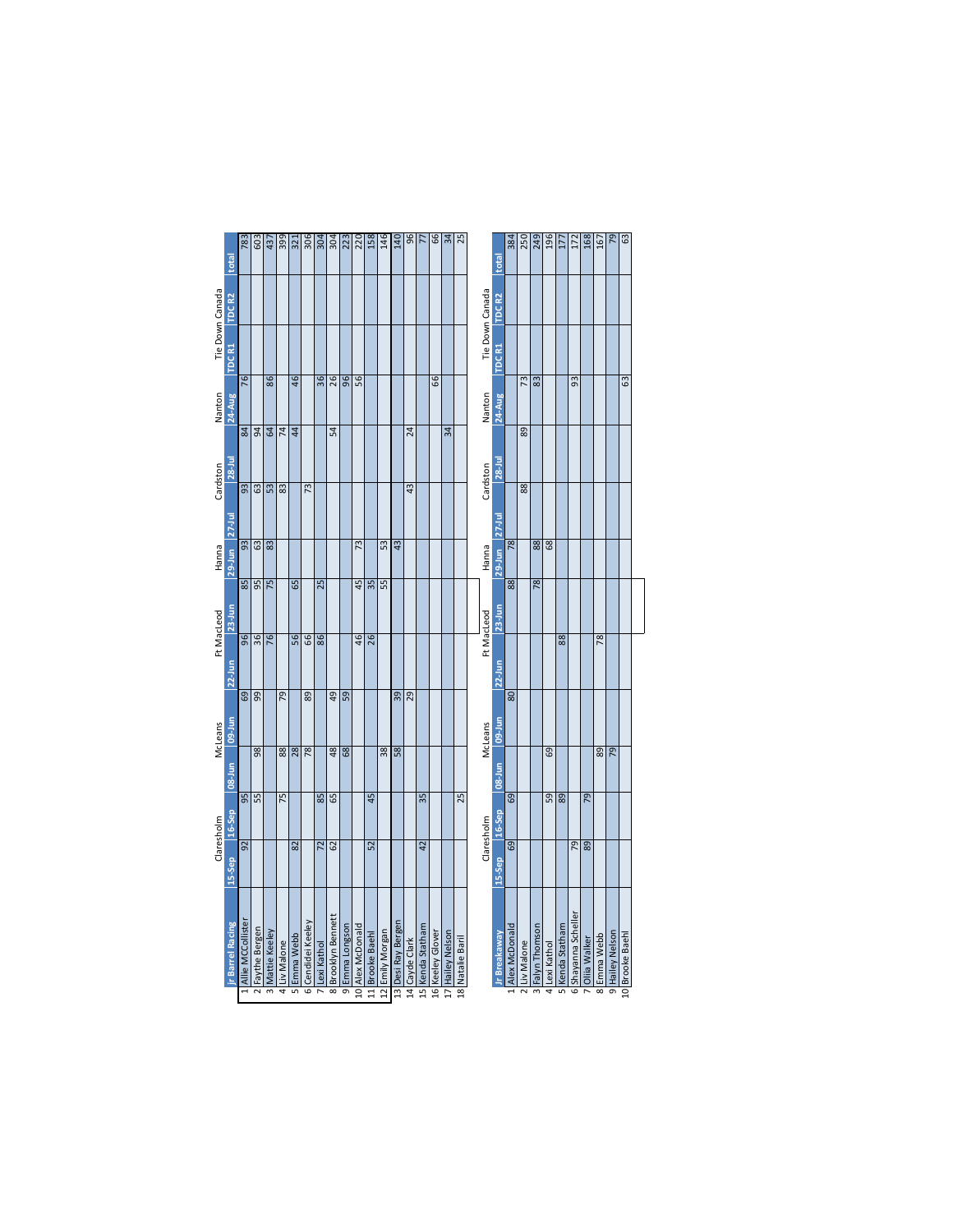|                 | total             | 537             | 439             | 419             | 416             | 360             | 358             | 321             | 266               | 266             | 159              | 128             | $\overline{11}$  | 114              | 80                   | යි               | 45                  | 38             | 25                 |
|-----------------|-------------------|-----------------|-----------------|-----------------|-----------------|-----------------|-----------------|-----------------|-------------------|-----------------|------------------|-----------------|------------------|------------------|----------------------|------------------|---------------------|----------------|--------------------|
| Tie Down Canada | TDC <sub>R2</sub> |                 |                 |                 |                 |                 |                 |                 |                   |                 |                  |                 |                  |                  |                      |                  |                     |                |                    |
|                 | TDC R1            |                 |                 |                 |                 |                 |                 |                 |                   |                 |                  |                 |                  |                  |                      |                  |                     |                |                    |
| Nanton          | 24-Aug            | $\overline{43}$ | 93              | 73              | 83              |                 |                 | 53              |                   |                 |                  |                 |                  |                  |                      | යි               |                     |                |                    |
|                 | $28$ -Jul         |                 |                 | $\overline{2}$  | $\overline{z}$  |                 |                 | $\overline{52}$ | $\overline{62}$   | 82              |                  |                 |                  | $\overline{2}$   |                      |                  |                     |                |                    |
| Cardston        |                   |                 |                 | $\overline{92}$ | $\overline{82}$ | 52              |                 |                 | 29                | $\overline{42}$ |                  |                 |                  | $\overline{2}$   |                      |                  |                     |                |                    |
| Hanna           | 29-Jun 27-Jul     | $\overline{3}$  |                 |                 |                 |                 |                 | $\overline{43}$ | S3                |                 |                  | $\overline{73}$ | යි               |                  |                      |                  |                     |                |                    |
|                 | 23-Jun            | $\overline{74}$ | 64              |                 | $\overline{84}$ | 44              | 94              |                 | 24                | $\overline{34}$ |                  |                 | 54               |                  |                      |                  |                     |                |                    |
| Ft MacLeod      | 22-Jun            |                 | 25              |                 | $\overline{5}$  | 75              | $\overline{85}$ | 65              |                   | 35              |                  | 55              |                  |                  | 45                   |                  |                     |                |                    |
|                 |                   | $\overline{95}$ | 75              |                 |                 | 85              |                 | 55              | 65                |                 |                  |                 |                  |                  | $\overline{35}$      |                  | 45                  |                | 25                 |
| McLeans         | nul-80 mL-80      | $\overline{93}$ | $\overline{83}$ | 63              |                 | 4 <sup>3</sup>  |                 | 53              |                   | 73              |                  |                 |                  |                  |                      |                  |                     |                |                    |
|                 |                   | $\mathbf{r}$    | 41              | 51              |                 | 5               | 51              |                 |                   |                 | ವ                |                 |                  |                  |                      |                  |                     |                |                    |
| Claresholm      | 15-Sep 16-Sep     | $\frac{8}{10}$  | $\overline{58}$ | 48              |                 |                 | $\overline{88}$ |                 |                   |                 | 78               |                 |                  |                  |                      |                  |                     | 38             |                    |
|                 | Ir Goat tying     | Alex Mcdonald   | 2 Brooke Baehl  | 3 Hailey Nelson | 4 Lakota Bowers | 5 Faythe Bergen | 6 Kenda Statham | Emma Webb       | 8 Desi Ray Bergen | 9 Emma Longson  | L0 Olivia Walker | L1 Emily Morgan | L2 Falyn Thomson | L3 Mattie Keeley | L4 Allie McCollister | L5 Keeley Glover | L6 Brooklyn Bennett | L7 Tia Glazier | 18 Cendidei Keeley |